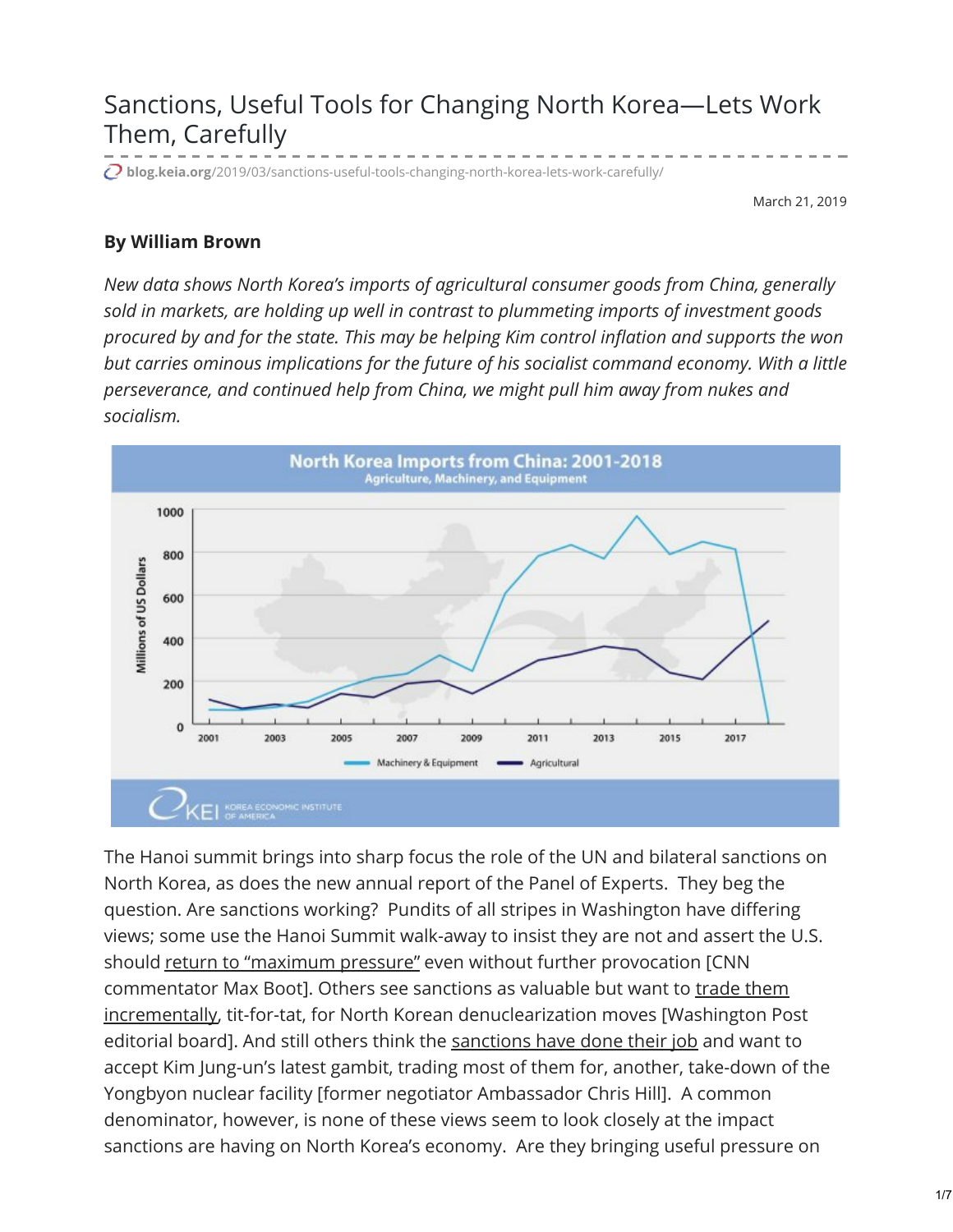Kim and, if so, in what ways? Pressure to do what? It's complex and difficult to know but ultimately these are the all-important questions that U.S., South Korean, and UNSC policymakers must address.

Most perplexing is the Panel of Experts report itself. The panel does an outstanding job of ferreting out breeches in the sanction's regime, especially with respect to "ship-to-ship" imports of petroleum products, allowing, it suggests, North Korea to bring in much more than the 500,000 barrels per-year UN Security Council cap allows. (This is on top of the legally acquired 3,500,000 bbl[.\[i\]](http://blog.keia.org/2019/03/sanctions-useful-tools-changing-north-korea-lets-work-carefully/#_edn1) of crude oil provided each year as aid from China.) And it gives evidence of member state imports of prohibited North Korean anthracite, with corrupt buyers, even in South Korea, taking advantage of low prices offered by the North Koreans. This is important work and needs to continue, applying political and legal pressures on the violators. *But at times the panel seems to be its own worst enemy*. Just a week after Kim pleaded for sanctions relief in Hanoi, the [Panel](https://projectalpha.eu/wp-content/uploads/sites/21/2019/03/S_2019_171_E.pdf), in the first paragraph, declares "These violations render the recent UN sanctions *ineffective* by flouting the caps on the import of petroleum products and crude oil by the DPRK as well as the coal ban, imposed by the Security Council in response to the country's unprecedented nuclear and missile testing."



Are the sanctions thus "ineffective"? Perhaps it's just an overstatement in a report focused on a laundry list of interesting smuggling activities; after all the testing has stopped and Kim Jong-un is engaged in unprecedented summitry to get sanctions lifted. But, inexplicably, nothing in the 300-page paper points to the official UN trade data that shows customs authorities in each member state reporting a near shutdown in imports from North Korea and a severe drop in exports to that state, just in the last eighteen months since the tougher sanctions were imposed. [\[ii\]](http://blog.keia.org/2019/03/sanctions-useful-tools-changing-north-korea-lets-work-carefully/#_edn2) Data from China is shown above but it is true of all other UN members as well. Almost no trade. No indication in the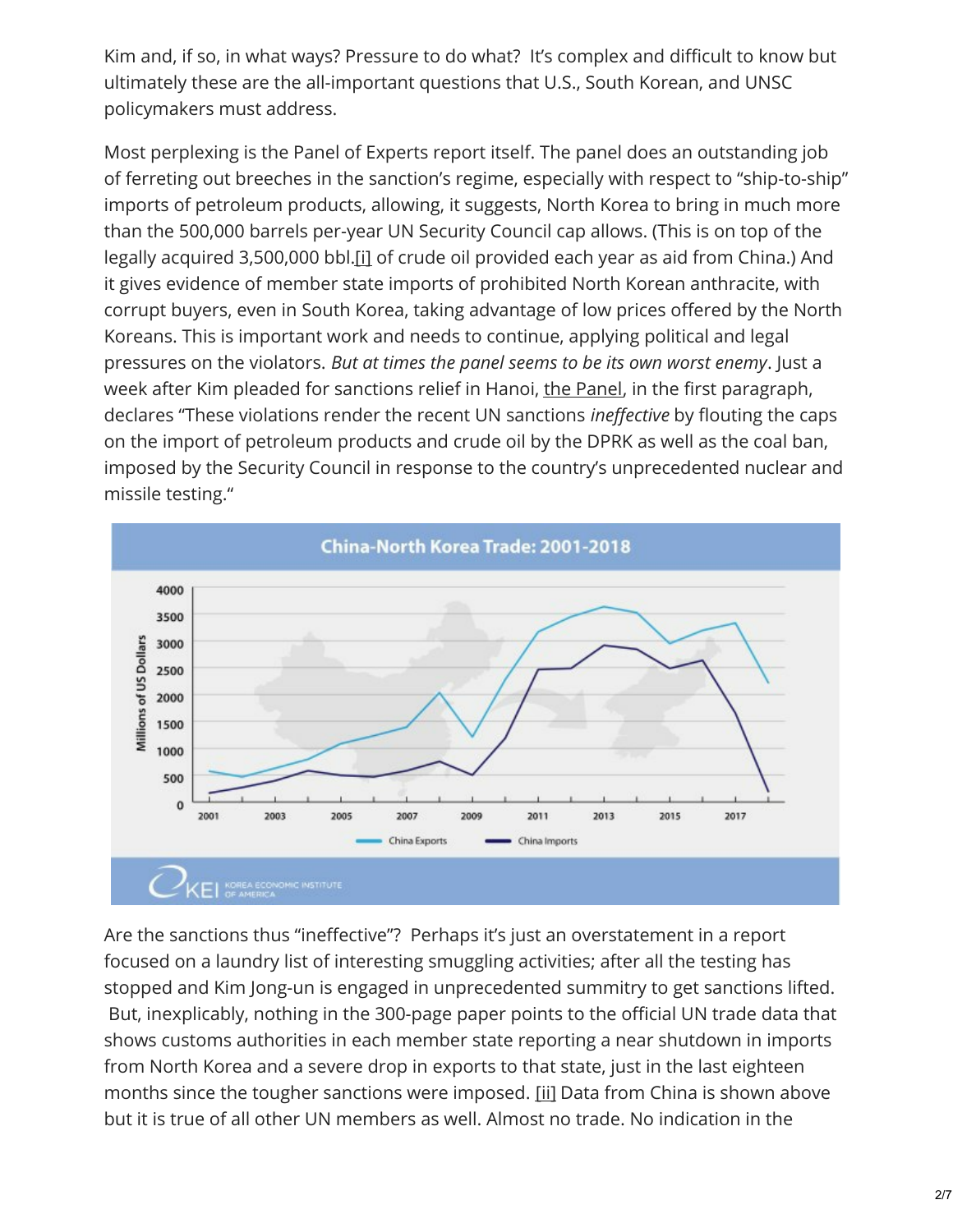report is given as to how such official data, if it is to be faulted, should be adjusted to reflect the smuggling and the real world of North Korea's trade and finance that the Panel has discovered[.\[iii\]](http://blog.keia.org/2019/03/sanctions-useful-tools-changing-north-korea-lets-work-carefully/#_edn3)

Certainly, there are puzzles that need to be worked out and explained. Did China really sell only 20trucks to North Korea last year, and no machinery or spare parts, as its customs data say? And why if indeed the world's, and especially Chinese, customs officials are not lying on a massive scale, do we not see a commensurate impact on Kim's economy, especially as we can observe stability in the won-dollar exchange rate and in other key prices? Wouldn't a sudden collapse in exports and a smaller drop in imports shock the economy's price structure and cause panic selling of the won? Prices of imported goods should soar while prices of exported goods should fall. Perhaps not in an orthodox communist country, where the government produces and distributes according to plan and money and prices have no real meaning.

In today's North Korea, however, that explanation holds no water. It is obvious that Pyongyang no longer runs a communist economy in that orthodox sense and use of money is pervasive. The centralized plan and its fixed price and rationing system is likely working for only a small minority of its people. It's now a dual economy, and a partially dollarized one. The official exchange rate, used to guide the plan, is about 130 won per U.S. dollar but only foreign diplomats pay attention; everyone else uses a market rate of about 8,000 won per dollar. Typical wages for the millions of state workers are about 3,500 won per month, with rations that are supposed to give them food and other necessities at highly subsidized prices; while market wages for millions of others range around 350,000 won per month, 100 times more, but without the cheap rations, and still are less than \$50 a month at market prices. As the state has had difficulty supplying rationed products over the years, and as the distribution of essentially free food, housing, electricity, education, and medical services has crumbled, state workers, including Workers Party officials and the military are privatizing their work activities in a slow but steady erosion of the socialist state.

In this odd mix of an economy, with liberal use of U.S. dollars and market forces operating side-by-side a fixed-price rationed economy, run by the state, Kim Jong-un early in his administration was able to get inflation under control and stabilize the won, pegging it at close to an 8,000 won-to-dollar rate, something his father was never able to do.[\[iv\]](http://blog.keia.org/2019/03/sanctions-useful-tools-changing-north-korea-lets-work-carefully/#_edn4) Bringing this monetary stability is no doubt a remarkable achievement, especially over the course of the last two years as Chinese sanctions began to bite, cutting off virtually all the country's exports and presumably causing an outflow of dollars needed to pay for essential imports. Even if the trade data is drastically falsified, widespread publicity over Chinese official actions to halt purchases of North Korean products should have been enough to cause a run on the won, or one would think.

There are several possible explanations, but for me only one makes a lot of sense. It is in accord with standard macroeconomic theory and is not novel but, for Pyongyang, may be embarrassingly capitalistic in nature. I suspect that won stability and suppression of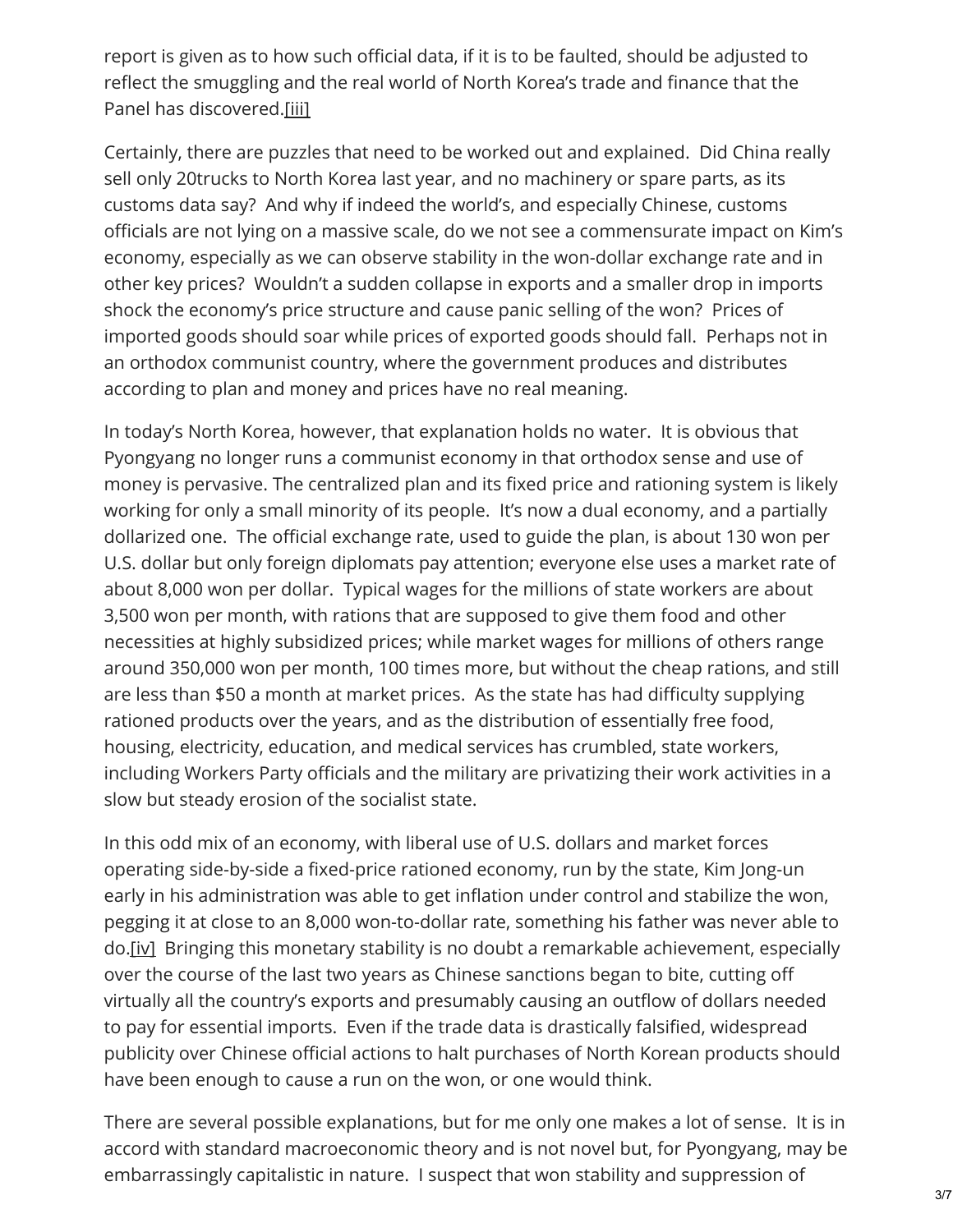inflation is maintained by severely curbing won credit and printing of won currency–what we in the U.S. would call an extremely tight Federal Reserve policy aimed at protecting the dollar and stopping inflation yet carrying a high risk of recession. A shortage of won, both cash and credit, thus keeps it valuable relative to equally short U.S. dollars. If dollars leave to buy imports from China, won loans have to be called in from the state enterprises, which then must make do by trying to sell some of their products privately, rather than contributing them to the plan; by squeezing worker pay; and by foregoing investment and maintenance. And the authorities, by employing a pegged mechanism, which they must defend by selling dollars and buying won as needed to stymie outbursts of speculation, over time they build public credibility and market interventions become less necessary. This, by itself, might not protect the won, given the interest rate tool is generally not available in the socialist system, but, ironically, the wide availability of U.S. currency gives even the average North Korean citizen a sound financial savings vehicle, perhaps stored under mattresses, taking money out of circulation. I expect, if it could be measured, we would see private savings soaring in the last few years, taking out inflation with it. Such real savings are great for the public, offering some recourse against a vile government that in theory doesn't allow private ownership of capital, but must be concerning to the state which must feel it is losing economic and even social control.

The system is thus not too dissimilar from Hong Kong's currency board mechanism, which employs a dollar peg supported by a monetary policy that allows an increase in the HK dollar money supply only as U.S. dollar reserves are increased. If Hong Kong's current or capital account falls into deficit, its money supply contracts automatically, interest rates rise, government spending falls, and imports plummet, resolving the imbalance all without a change in the exchange rate. I expect it is the same in Kim's brave new North Korea, ironically mimicking one of the most liberal monetary systems imaginable.

The implications for the domestic economy of such a policy should be profound, especially given the state still directly or indirectly employs probably half the labor force. Most importantly, the inability to print currency or extend credit puts pressure on a state budget that has long been a meaningless accounting exercise. An analogy might be made to a U.S. state, which after a long bout of borrowing finds it can no longer roll over its debts. Unable to create money in our federated system, the state then must slash expenditures or raise taxes, establishing a surplus that it can use to repay debt.

Direct evidence of such budget tension is hard to come by but given our incomplete understanding of the country's finance, this should not be a surprise. Several recent hints have cast some light and suggest that Kim's government is feeling a growing budget constraint of this kind, the indirect result of the current account deficit and thus of sanctions. Citizens interviewed by Daily North Korea, for instance, increasingly complain of a lack of money in the system, not increased prices. Apartment lease prices are said to be falling. And everywhere they complain about regime efforts to raise fees and collect more cash, either dollars or won. Citizens can now pay cash to get out of all kinds of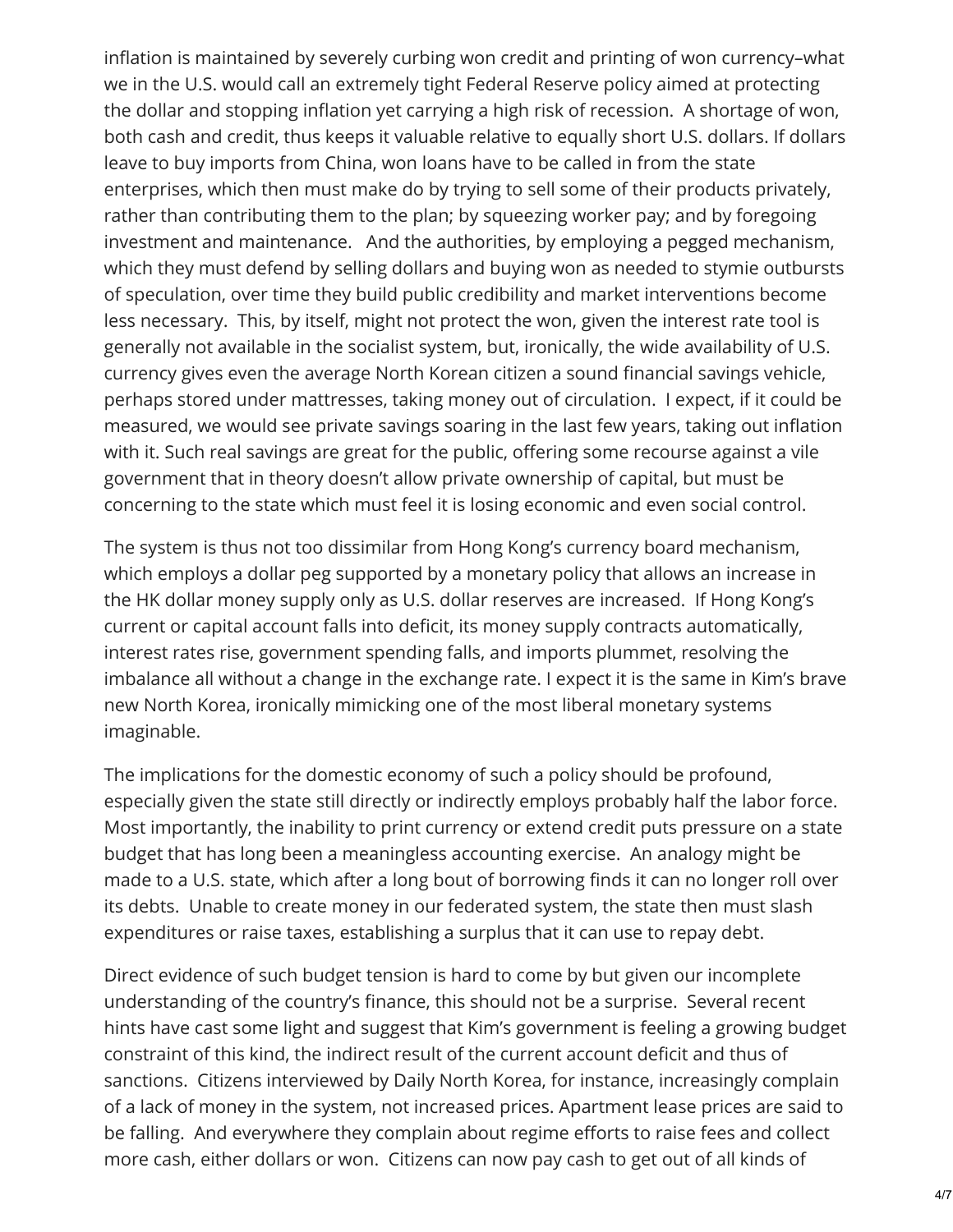normal socialist system community work requirements, and even from military conscription. Electricity meters are being installed in some apartments, suggesting an end to virtually free (and famously unreliable) power supply. And now we see complaints from a New York based North Korean diplomat who says food rations are being cut in half. Aid agencies are arguing this is the result of a weak harvest, but I find this a bit disingenuous. Market prices for rice and corn have been falling in recent months, an indication of deflation caused by tight money rather than rising as one would expect if a poor harvest was to blame. In depressed conditions, falling prices could occur even with decreased supply, but the inferior corn staple seems to have fallen more than rice, suggesting people are willing to trade calories for taste, a good sign. The more important point is that these markets are for ordinary people who procure grain privately and whose state provided rations long ago disappeared. A cut in food rations in 2019 thus probably means a cut for state employees, not the general public, and suggests the regime is unwilling or unable to purchase adequate grain from the collective farms, given its new budget constraints.

Budget issues also may also be showing up in trade data. The country's exports have been hardest hit by sanctions but, with a lag, imports are now falling as well, down 33 percent in 2018 from China and down 5 percent in January from January a year ago. As shown in the table below, imports from China since 2017 by two aggregate commodity groups, agricultural and similar products sold to consumers in markets, and machinery and transportation equipment, the "means of production", items purchased by state enterprises and the government itself[.\[v\]](http://blog.keia.org/2019/03/sanctions-useful-tools-changing-north-korea-lets-work-carefully/#_edn5) The former have held up well, increasingly steadily during the sanction's era and even last year. But the latter have been decimated; a combination of general UN sanctions on exports of such goods to North Korea and, likely, a decline in foreign exchange available to make such purchases. This indicates the state's budget for capital equipment is likely being slashed to the core, spelling big trouble for Kim's economic growth program while alleviating short term pressure on the won and on prices. But the commodity detail shows not only are investment goods slashed. Imports of intermediate production goods, such as spare parts for complex machinery, have been eliminated as well, squeezing to the bone enterprise managers called upon by Kim to increase output.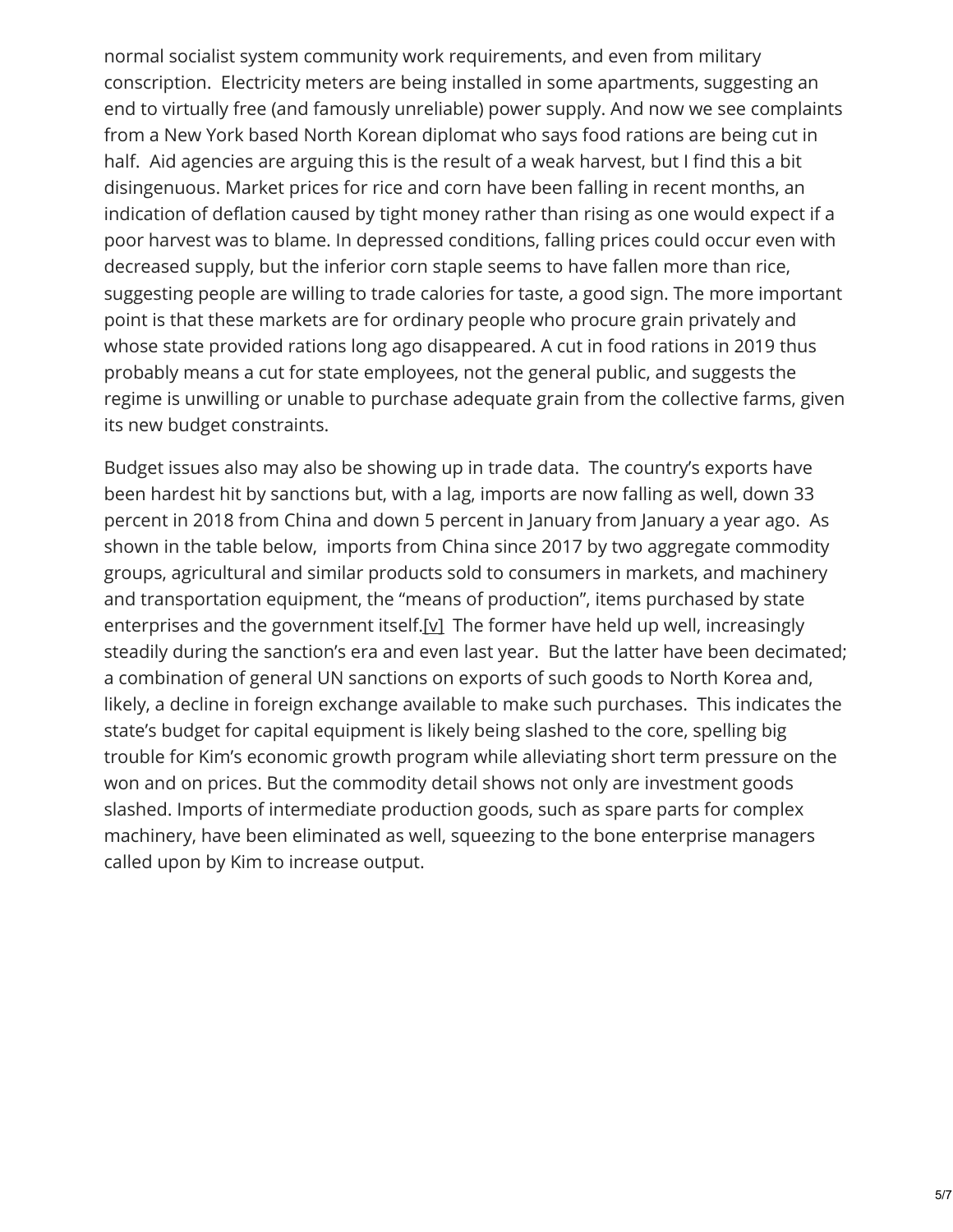|                           | 2017           | 2018           | % change   | January 2018   | January 2019 |
|---------------------------|----------------|----------------|------------|----------------|--------------|
| <b>China Exports</b>      | 3,328          | 2,218          | $-33$      | 169            | 167          |
| Soybean oil               | 111.4          | 135.6          | 22         | 11.9           | 9.7          |
| Cereals                   | 32.6           | 25.7           | $-21$      | 0.1            | 0.5          |
| Milled                    | 35.5           | 65.9           | 86         |                |              |
| Seafood                   | 102.1          | 70.6           | $-31$<br>٠ | 6.9            | 7.2<br>ы.    |
| Agriculture plus          | 349.7          | 478.9          | 37         | 42.3           | 34.4         |
| Plastics                  | 231.4          | 221.8          | $-4$       |                |              |
| Clocks & watches (parts)  | $\overline{2}$ | 36.9           |            | 1.7            |              |
| Woven Synthetic Fiber     | 205.4          | 126            | $-39$      |                | 9.1          |
| Fertilizer                | 36.4           | 84.8           | 126        | . .            |              |
| Vehicles                  | 202            | 1.9            | $-99$      | <b>START</b>   |              |
| Trucks (units)            | 6,170          | 20             |            | <b>TELESCO</b> |              |
| Autos (units)             | 3,269          | 46             | $-99$      |                |              |
| <b>Electric Machinery</b> | 338            | 7.7            | $-98$      |                |              |
| Non-Electric Machinery    | 268            | $\overline{7}$ | $-97$      |                |              |
| <b>China Imports</b>      | 1,651          | 194.6          | $-88$      | 36.4           | 20.1         |
| Clocks & Watches          | 1.8            | 31.1           |            | 1.2            | 6.8          |
| Coal                      | 401.7          | $\mathbf{0}$   | $-100$     | $\mathbf 0$    | $\mathbf{0}$ |

## China-North Korea Trade: 2017-2018

In millions USD

Note: Due to aggregations in some line items, items should not be added up

On his long train ride home from Hanoi, Kim is said by his deputy foreign minister to have grossed over why he even bothered to take the trip, given he got no relief from the sanctions. He reached out, gambling perhaps, that the smaller deals discussed in negotiations would not provide anything in the way of real relief for his budget problems, and asked for removal of virtually all economic sanctions. But he got nothing, and domestic pressures are sure to rise as a result. This is budget time in Pyongyang and the state, probably the hapless premier, will soon roll out its 2019 budget, always in the past a dull affair, rubber stamped by the hand-picked legislature and amazingly devoid of numbers. But this year, at least behind the scenes, I suspect it might be a little different.

KEI SPANERS ESTATE

Sanctions look to me like they are biting. But they should not be forever. Our question is can they be wiggled like a wrench back and forth to get what we need from Kim, not only on nuclear issues but economic reforms as well.

*William Brown is a non-resident scholar at KEIA and teaches at Georgetown University and UMUC. This and other related postings can be found on his website, [NAEIA.com](https://naeia.com/)*

*Graphics by Juni Kim, Program Manager at KEI.*

*UN image from zhrefch's photostream on flickr Creative Commons.*